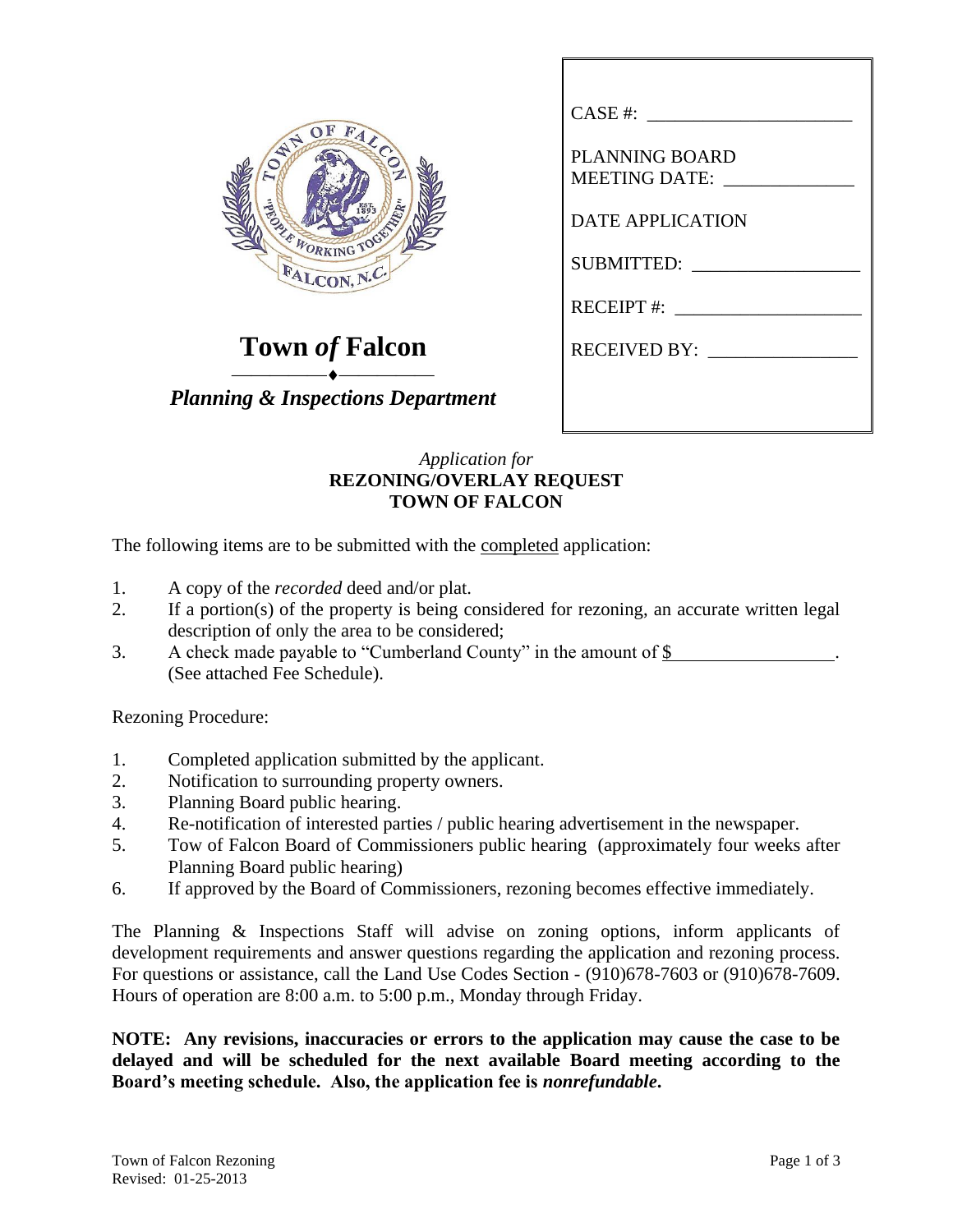## **TO THE CUMBERLAND COUNTY JOINT PLANNING BOARD AND THE TOWN OF FALCON BOARD OF COMMISSIONERS OF FALCON, NC:**

I (We), the undersigned, hereby submit this application, and petition the Board of Commissioners to amend and to change the zoning map of the Town of Falcon as provided for under the provisions of the Falcon Zoning Ordinance. In support of this petition, the following facts are submitted:

| 1.  |                                                                                                                                      |
|-----|--------------------------------------------------------------------------------------------------------------------------------------|
| 2.  |                                                                                                                                      |
| 3.  |                                                                                                                                      |
| 4.  | Parcel Identification Number (PIN #) of subject property: ______________________<br>(also known as Tax ID Number or Property Tax ID) |
| 5.  |                                                                                                                                      |
| 6.  |                                                                                                                                      |
| 7.  |                                                                                                                                      |
| 8.  | Registry. (Attach copy of deed of subject property as it appears in Registry).                                                       |
| 9.  |                                                                                                                                      |
| 10. | Proposed use(s) of the property: $\sqrt{ }$                                                                                          |
| 11. | Do you own any property adjacent to or across the street from this property?                                                         |
|     | $Yes \_$ No $_$ If yes, where? $_$                                                                                                   |
| 12. |                                                                                                                                      |

A copy of the recorded deed(s) and/or recorded plat map(s) must be provided. If the area is a portion of a parcel, a written legal description by metes and bounds, showing acreage must accompany the deed and/or plat. If more than one zoning classification is requested, a correct metes and bounds legal description, including acreage, for each bounded area must be submitted.

*The Planning and Inspections Staff is available for advice on completing this application; however, they are not authorized to complete the application.*